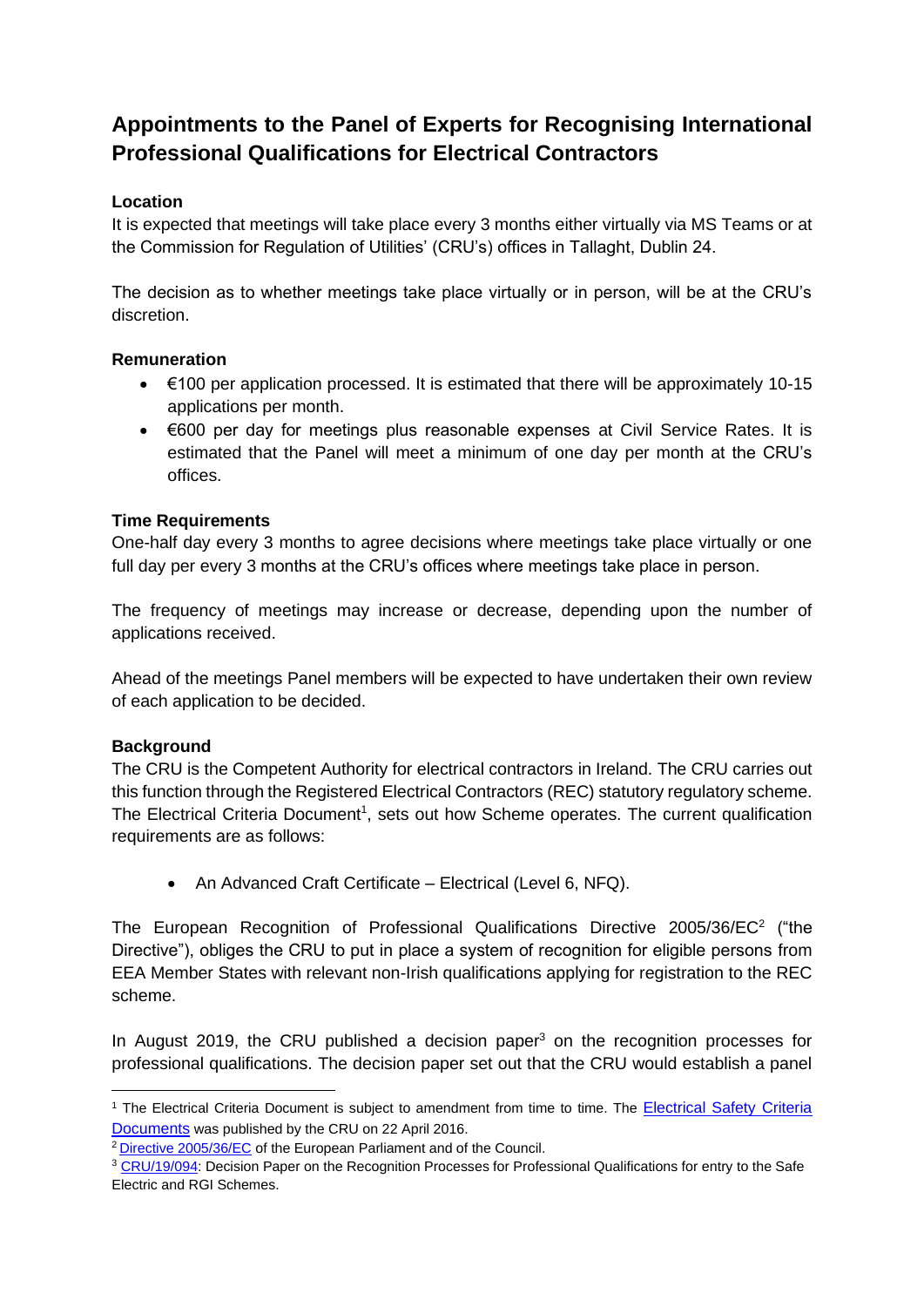of subject matter experts to review applications from people with relevant non-Irish professional qualifications.

# **The Panel of Experts**

The function of the Panel is to review and assess the applicants':

- Professional Qualification(s)
- Additional post-qualifying education and training
- Professional work experience.

The Panel must examine each application within the prescribed timeline and in accordance with other requirements as set out by the Directive.

Applicants will be required to fill out an application form with the relevant details relating to their qualification(s) and professional experience. The role of the Panel of Experts ("the Panel") is to review the applications and assess if applicants have demonstrated an appropriate level of competence to become registered with the REC scheme.

The Panel will map the respective applicant's qualification(s) against the list of essential subjects/learning outcomes of the relevant accepted Irish qualification(s). If there are any substantial differences (deficits) between the applicant's qualification(s) and the essential subjects/learning outcomes, the Panel will assess if the applicant's professional work experience addresses these deficits.

The Panel will then decide if compensation measures need to be applied, namely by either sitting an aptitude test or completing an adaptation period.

#### **Personal Specification**

*Essential*

- Relevant work experience related to Ireland's electrical industry
- Knowledge/experience of Irish vocational electrical training qualifications particularly apprenticeships
- Working knowledge of relevant electrical standards, codes of practice and international best practice in the electrical industry
- Commitment to confidentiality and public safety.

#### *Desirable*

- Strong working knowledge of the REC scheme
- Knowledge/experience of EEA member states' and/or third country vocational training qualifications and standards, especially relating to electrical work
- Knowledge/experience of professional or academic recognition
- Previous experience of advising on electrical sectors, for example as a subject matter expert
- Experience of working to specific deadlines to deliver on detailed high-level frameworks
- Previous experience in the regulatory and/or public sector.